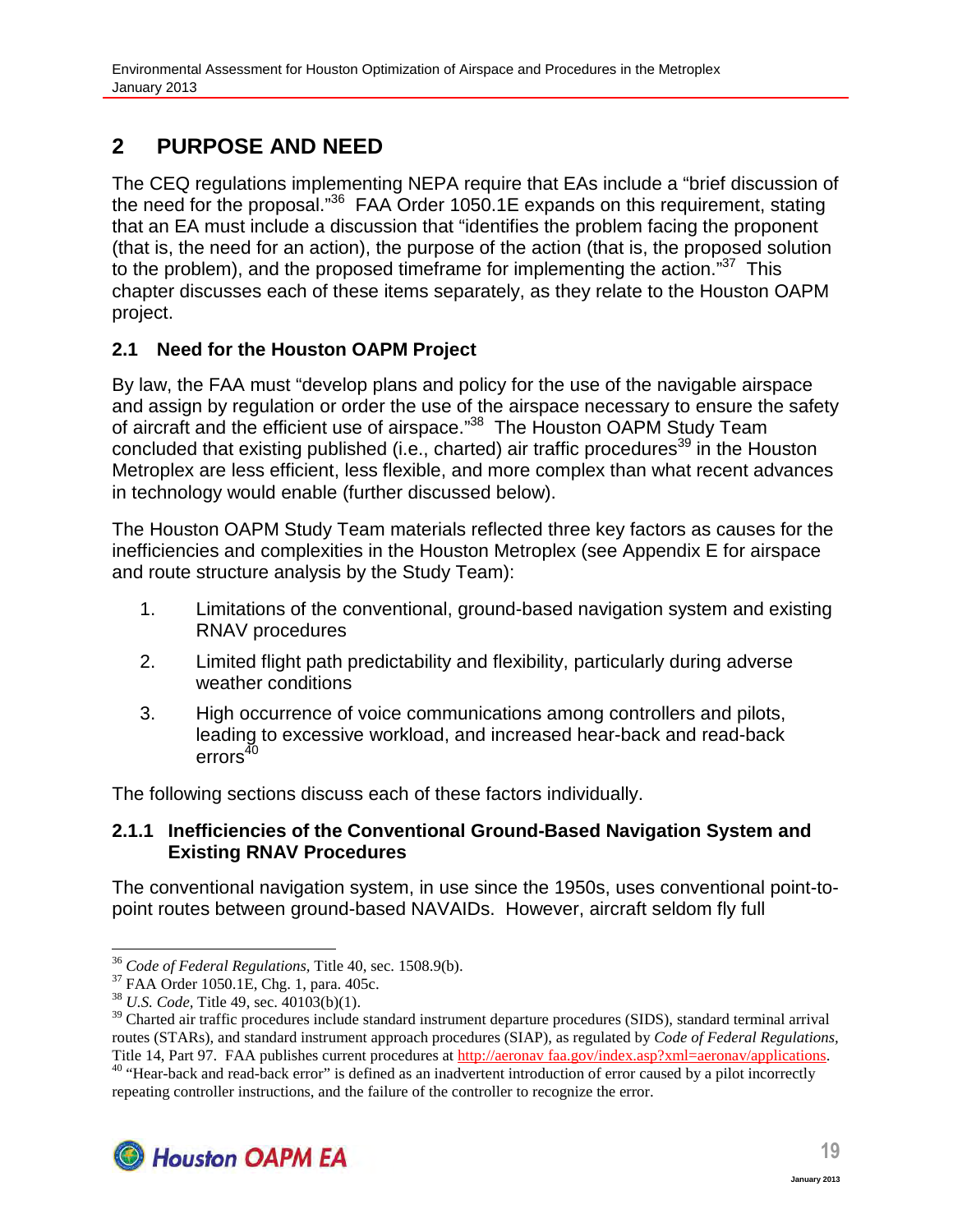conventional approach procedures as published from an initial approach fix (first point on the approach procedure), except for training purposes or when surveillance radar is unavailable. Instead, controllers typically use radar to vector (i.e., give compass headings to) aircraft to join the final approach course, bypassing much of the published procedure to reduce miles flown. Similar types of shortcuts via radar vectoring also can occur on arrival or departure procedures. These actions reduce distances flown and allow a controller to merge aircraft coming from different directions into a single line. This sometimes results in increased pilot-controller radio transmissions and, when compared to a published procedure, results in a less predictable flight track $41$  for the pilot. PBN techniques like RNAV provide a solution to this problem because they enable more direct flight paths similar to the routes offered by radar vectoring, affording controllers greater predictability and flexibility, and reducing the need for pilot-controller interaction. $^{42}$  In some locations within the EA study area, the close proximity between arrival and departure corridors causes controllers to more actively monitor aircraft activity along proximate or crossing flight routes (i.e., confliction points) and be prepared to intervene to maintain safe separation.

ATC manages confliction points and ensures safe separation of aircraft using the following techniques:

- Assigning level flight segments where arrival and/or departure flight routes intersect to ensure adequate vertical separation between aircraft
- Radar vectoring (i.e., ATC directed temporary flight path deviations and changes to the previously granted clearance<sup>43</sup> or routings published on navigation charts) to avoid other aircraft on nearby flight routes, a common practice applied to arriving and departing aircraft
- Increasing horizontal spacing between aircraft
- Coordinating with pilots and controllers of neighboring airspace in proximity of aircraft (point-outs)

These ATC actions require verbal communication among controllers and pilots, increasing workload and adding to system complexity. In addition, radar vectoring and "level-offs" reduce flight efficiency. Finally, longer flight routes caused by radar vectoring, and interrupted climbs/descents add distance and time to flights, resulting in unnecessary delays and not taking full advantage of aircraft performance capabilities.



**20**

<sup>&</sup>lt;sup>41</sup> A "flight track" isroute and altitude profile of an aircraft's flight.

<sup>&</sup>lt;sup>42</sup> Conventionally equipped aircraft without RNAV capability must continue to have access to the NAS. For this reason, proposed changes to arrival/departure procedures must continue to accommodate varying aircraft operator types and must be redesigned to safely separate aircraft of different equipage levels.

 $43$  For more information, see Appendix D.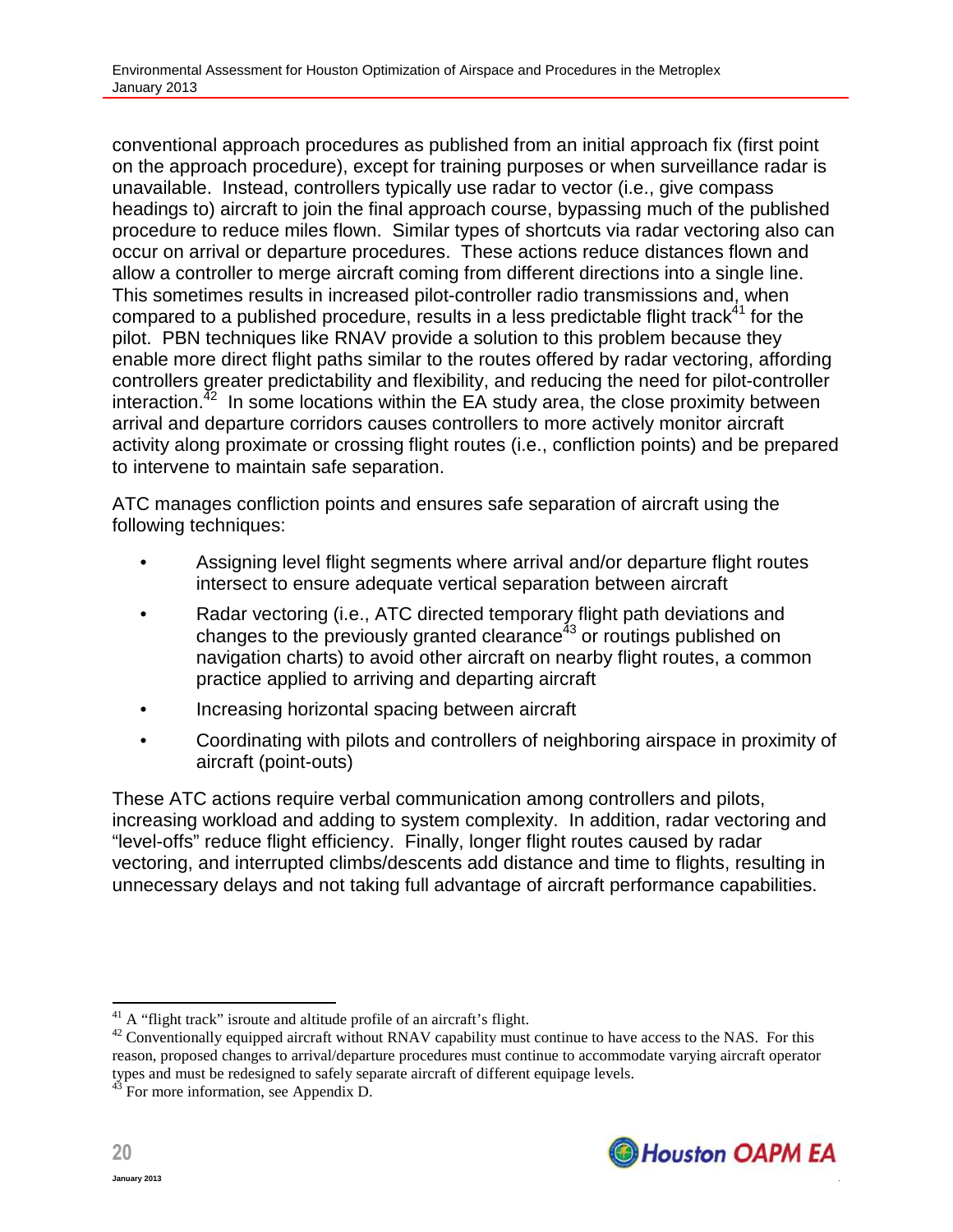Currently, there are RNAV standard terminal arrival routes (STARs)<sup>44</sup> and standard instrument departures (SIDs)<sup>45</sup> serving IAH, HOU, and other satellite airports in the Houston terminal area. The FAA first introduced these procedures in 2009. As currently designed, however, these procedures do not take full advantage of the capabilities that PBN offers. For example, the existing RNAV STARs often require air traffic controllers to intervene during descent, giving instructions to a pilot to level off and maintain a fixed altitude before clearing the aircraft to begin descent again. These "stair-stepped" approaches are less efficient and increase radio transmissions compared to new optimized profile descents (OPDs),<sup>46</sup> in which an aircraft can descend at reduced power from top-of-descent to final approach with minimal controller interaction. Furthermore, the existing RNAV STARs do not have separate runway transitions<sup>47</sup> that differentiate between airport flow conditions, based primarily on wind direction and speed (i.e., landing to the east versus to the west). The existing RNAV SIDs are not procedurally deconflicted<sup>48</sup> from arrivals, thus requiring intervention by controllers to ensure adequate aircraft separation.

### **2.1.2 Limited Flight Path Predictability**

Due to the limitations of ground-based NAVAIDs, air traffic controllers routinely perform radar vectoring to provide shorter routes to individual aircraft as compared to published procedures. As a result, air traffic control removes aircraft from published procedures, causing less predictable flight paths and increased pilot-controller radio communications.

### **2.1.3 Frequent Occurrence of Voice Communications**

Existing arrival and departure procedures do not include predefined altitude instructions or optimum lateral paths, requiring air traffic controller instructions such as radar vectoring and altitude assignments. Numerous radio voice transmissions between pilots and controllers are necessary to issue and verify these instructions. Frequent radio transmissions increase workload, frequency congestion, and the potential that ATC instructions are misunderstood (e.g., hear-back and read-back errors). When

<sup>&</sup>lt;sup>48</sup> "Procedural deconfliction" means defining mandatory altitude or lateral restrictions as part of a procedure to keep aircraft from conflicting with others on routes in close proximity.



<sup>&</sup>lt;sup>44</sup> Standard Terminal Arrival (STAR): A preplanned instrument flight rule (IFR) ATC arrival procedure published for pilot use in graphic and/or textual form. STARs provide transition from the en route structure to an outer fix or an instrument approach fix/arrival waypoint in the terminal area. (FAA, *Pilot-Controller Glossary*, July 26, 2012.)

<sup>45</sup> Standard Instrument Departure (SID): A preplanned instrument flight rule (IFR) air traffic control (ATC) departure procedure printed for pilot/controller use in graphic form to provide obstacle clearance and a transition from the terminal area to the appropriate en route structure. SIDs are primarily designed for system enhancement to expedite traffic flow and to reduce pilot/controller workload. ATC clearance must always be received prior to flying a SID. (FAA, *Pilot-Controller Glossary,* July 26, 2012.)

<sup>&</sup>lt;sup>46</sup> An OPD is a procedure in which the aircraft's on-board flight computer facilitates a continuous descent from the top of descent to touchdown, without level-off segments. For more information, see Appendix D.

 $47$  "Runway transition" refers to separate lateral paths to or from specific runways that are depicted on navigation charts.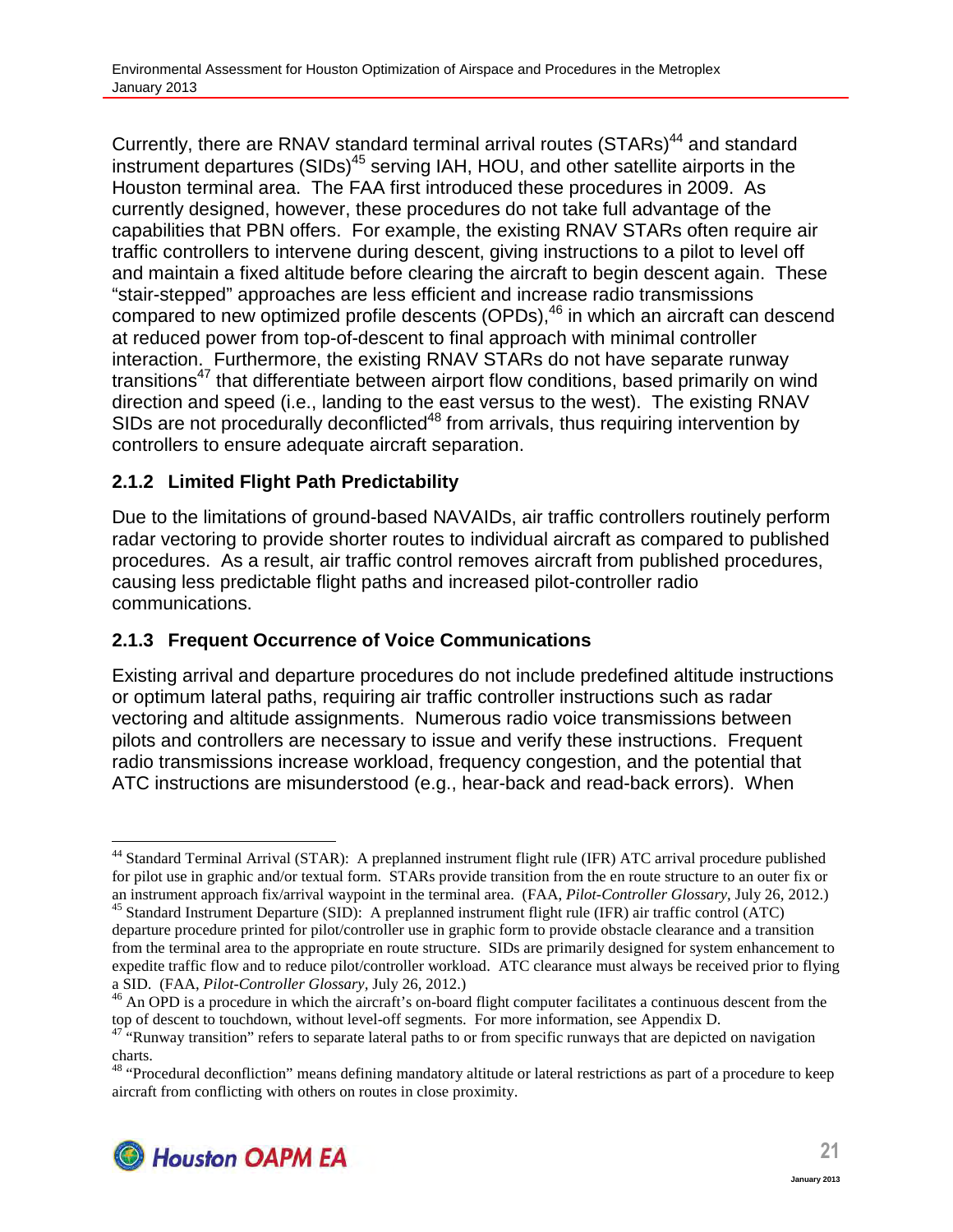frequent radio transmissions occupy the attention of controllers, they have less time to devote to other tasks.

#### **2.2 Purpose of the Houston OAPM Project**

The purpose of the Houston OAPM project is to address the three components of the need, as described in Section 2.1 . The FAA's primary drivers are improved efficiency of airspace operations, increased flight path predictability and flexibility, and decreased errors in controller/pilot voice communication, along with preserved or improved air traffic safety. In order to address the need, the FAA intends to implement readily available NextGen technologies designed to support these types of improvements. The following sections discuss each element of the purpose.

#### **2.2.1 Improving Operational Efficiency with PBN Technology**

The addition of new PBN procedures to provide more precise, predictable lateral and vertical flight path guidance would improve operations through the Houston Metroplex airspace. In many cases, the new PBN procedures would replace existing, less efficient PBN procedures. Optimized climbs and descents and shorter lateral paths reduce inefficient level flight segments and total distance flown. Implementation of new and improved PBN procedures would allow the FAA to accomplish the following:

- Create more efficient vertical flight profiles (i.e., climbs and descents).
- Implement more direct lateral flight paths to reduce flight miles.
- Deconflict arrival and departure procedures to enhance safety and optimize vertical profiles.
- Provide airport-specific arrival and departure routes, reducing complexity through added route separation in certain cases.
- Provide specific transitions that differ depending upon airport flow in use at any given time
- Realign departure routes to the most commonly used destinations.
- Decrease use of current departure procedures that rely on initial radar vectors in favor of more precise RNAV departure routings.

#### **2.2.2 Increase Flight Path Predictability**

Implementation of new PBN procedures would improve lateral flight path accuracy (i.e., the extent to which the aircraft flight track matches the published procedure), increasing predictability. More predictable flight paths would support procedural deconfliction and allow pilots to more accurately plan the routing, duration, and fuel requirements for a particular flight.

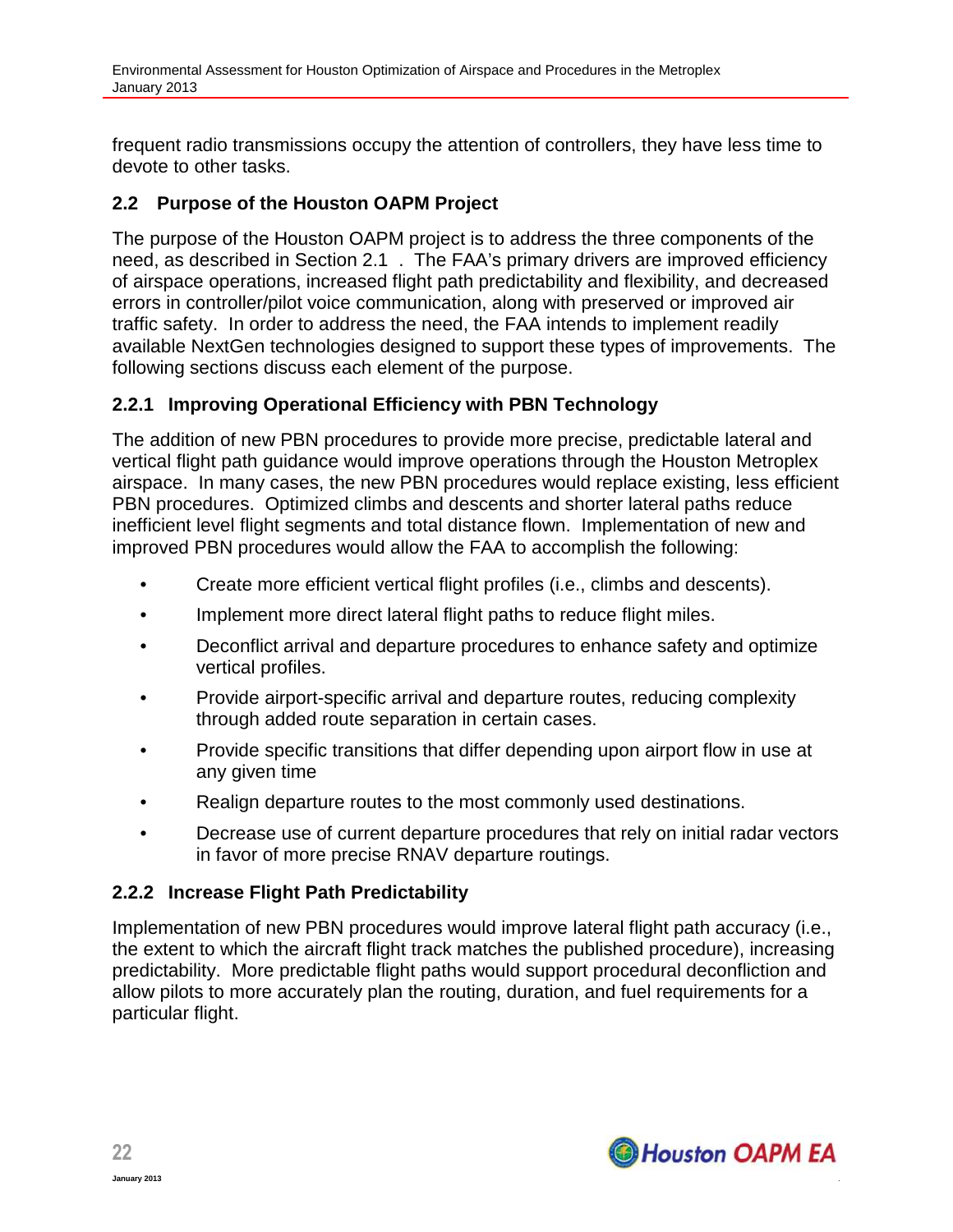# **2.2.3 Decrease Required Controller/Pilot Voice Communication**

Implementation of new PBN procedures would reduce the need for numerous radio voice transmissions between pilots and controllers because PBN procedures would include more precise lateral and/or vertical flight path guidance within the published procedure itself and/or readily available in the aircraft's flight computer. Reduced transmissions would result in less frequency congestion, which could potentially reduce listening and repetition errors during verbal instructions (i.e., hear-back and read-back errors). In addition, the consolidation of clearances associated with PBN procedures would reduce pilot workload and provide a more efficient work environment, which would allow more time for the pilot and crew to focus on tasks during high-workload situations (e.g., departures and arrivals).